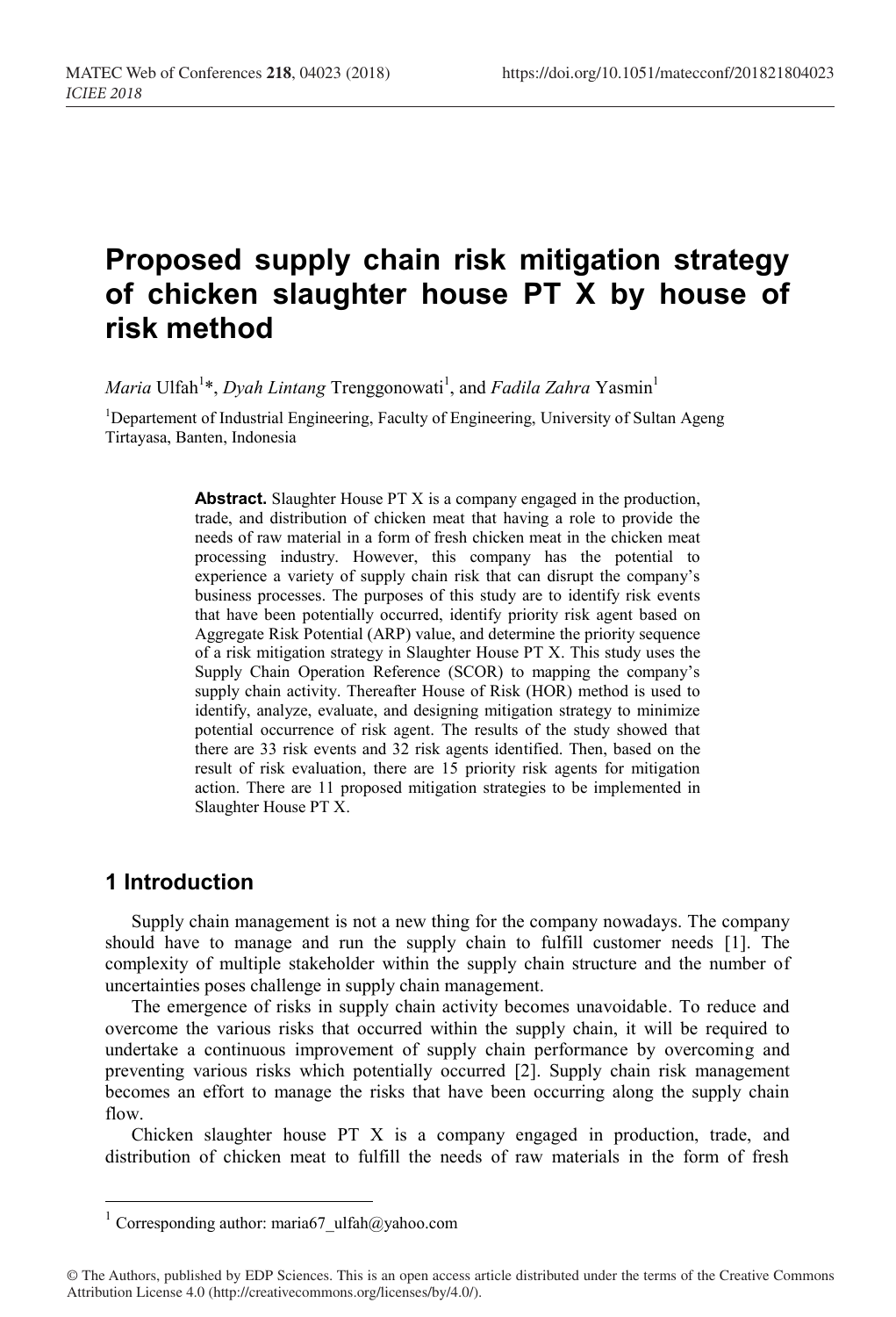chicken meat for chicken meat processed industry or sold directly to customers through the retailer. The complexity within agro industry supply chain can caused some problem on its supply chain flow. The problems that occurred in chicken slaughter house PT X are based on the monthly report data of production result in 2016 and 2017, showed unstable production results for every month in a year also there are several months that cannot fulfill the production target. Furthermore, there was a decreased value of the yield percentage of the total net weight of life bird as a raw material to the total net weight of finished product in the form of chicken meat where the yield value of 2016 is 75,19% decreased to 74,37% in 2017. The causes of these problems are variable, it is not only came from the company, but also from the farm in the form of life bird as the supplier. If there is a risk in the supplier as an upstream supply chain, it will affect the customer as a downstream in the supply chain. Therefore, supply chain risk management in PT X is required to reduce or even eliminate potential risks in the company's supply chain activity.

The goals of the research are to identify risk events that potentially occurred within the business process in chicken slaughter house PT X, identify priority risk agents based on Aggregate Risk Potential (ARP) value that causes the risk to occur within a business process in chicken slaughter house PT X and determine the priority sequence of applying proposed risk mitigation based on Effectiveness to Difficulty Ratio (ETD) value on chicken slaughter house PT X.

# **2 Research method**

House of Risk (HOR) is formed from modification of FMEA (Failure Modes and Effect Analysis) and House of Quality (HOQ) model to prioritize which risk agent that selected first to take the most effective action in order to reduce the risk potential of risk agent.

There are two phases used in House of Risk (HOR) approach that is HOR 1 which is used to determine the priority level of risk agent that supposed to give a preventive action and HOR 2 that used to determine priority in taking effective action [3].

The steps of House of Risk (HOR) first phase are [2]:

- 1. Identify the risk event that may occur in every business process.
- 2. Estimate the impact of some risk events (if they have occurred).
- 3. Identify the risk agent and asses the probability of risk occurrence for each risk agent.
- 4. Develop the linkage matrix relationship between each risk agent and risk event.
- 5. Calculate the Aggregate Risk Potential of agent j (ARP<sub>i</sub>) value.

$$
ARP_j = O_j \Sigma S_i R_{ij} \tag{1}
$$

ARPj= Aggregate Risk Potential of Risk agent j

- $O_j$  = Occurrence value<br>S<sub>i</sub> = Severity value
- $=$  Severity value
- $R_{ii}$  = Correlation value between risk event i and risk agent j

 $R_{ii} \in \{0,1,3,9\}$ 

6. Rank the risk agent based on aggregate risk potential value in decreasing order (from highest to lowest).

The steps of House of Risk (HOR) second phase are [2]:

- 1. Select a number of risk agents with highest priority rank using Pareto analysis of  $ARP_i$ value, declare in the second phase of House of Risk (HOR).
- 2. Identify relevant action that considered to prevent the risk agent or Proactive Action (PA).
- 3. Determine the relationship between each risk agent and proactive action,  $E_{ik}$ .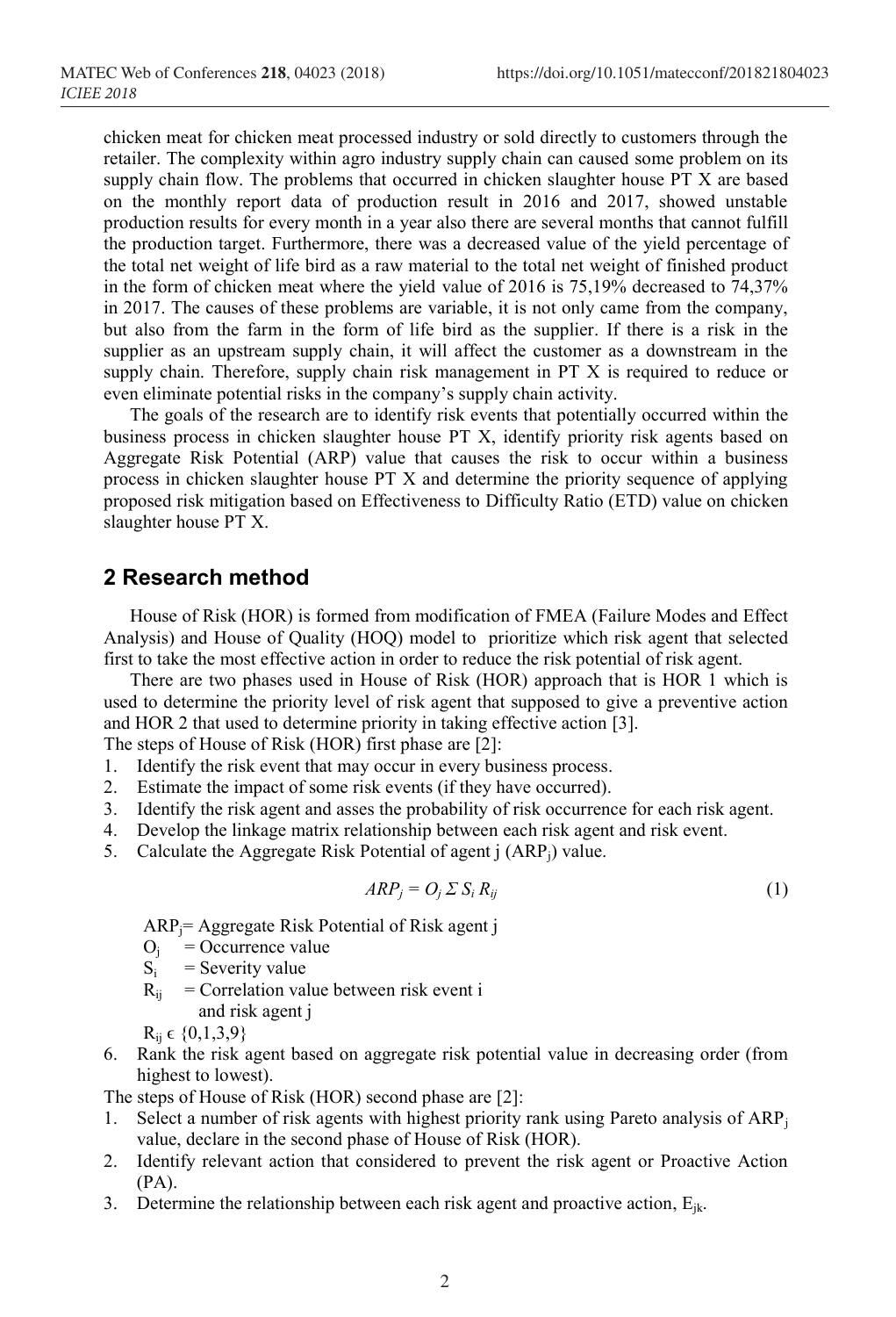4. Calculate the Total Effectiveness value for each action as follows [2]:

$$
TE_k = \sum_j ARP_jE_{jk}f\tag{2}
$$

 $TEk = Total Effectiveness$ 

 $ARP<sub>i</sub> = ARP value$ 

 $Ejkf = correlation value of risk agent and$ 

mitigation action

5. Estimate the degree of difficulty in performing each action, Dk. Calculate the effectiveness to difficulty ratio.

$$
ETD_k = \frac{TE_k}{D_k} \tag{3}
$$

ETD = Effectiveness to Difficulty

 $Dk = \text{degree of difficulty}$ 

6. Rank the priority of each action (Rk) which means first rank is the action with highest ETD value.

This is the figure 1 of flowchart in this research.



**Fig 1** Research flowchart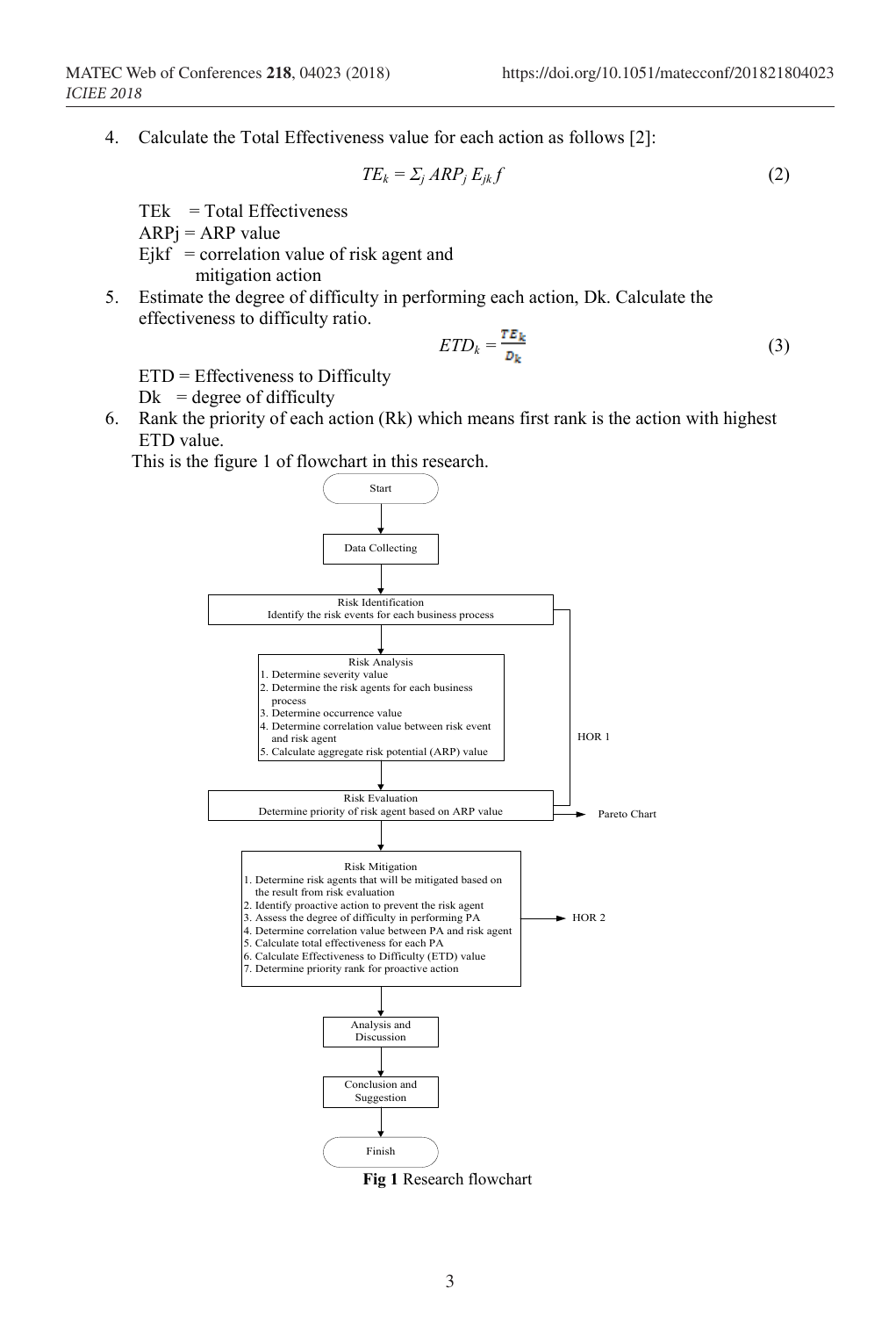# **3 Result and discussion**

Data processing in this study consist of risk identification, risk analysis, and risk evaluation that belong to House of Risk first phase, and risk mitigation that belongs to House of Risk second phase.

#### **3.1 Risk identification**

Risk identification is an early stage for the study using House of Risk (HOR) method in the First phase. In this stage, the risk identification performed by the mapping of supply chain first phase. In this stage, the risk identification performed by the mapping of supply chain activity that has been identified previously using the Supply Chain Operation Reference (SCOR) method. The risk that has been identified either unprecedented or have a  $(3COK)$  inemed. The Tisk that has been definited entier unprecedented of have a probability to occur in the supply chain activity of chicken slaughter house PT X. There are 33 risk events identified in the supply chain on chicken slaughter house PT X. mcken slaughter house P  $\frac{1}{2}$  Delay in support material process in the process  $\frac{1}{2}$  $\epsilon$ 

### **3.2 Risk analysis**

The next stage is risk analysis.

| Code           | <b>Risk Agent</b>                         | Occurrence (O) |                 |                                          |                |
|----------------|-------------------------------------------|----------------|-----------------|------------------------------------------|----------------|
| Al             | Inappropriate product demand planning     | 5              | A19             | Error during final weighing of finished  | 4              |
| A2             | Fluctuating market condition              | 9              |                 | product                                  |                |
|                | Lack of raw materials needed              |                | A20             | Error printing on the packaging          | 4              |
| A <sub>3</sub> |                                           |                | A21             | Imperfect defeathering process           |                |
| A4             | Unexpectedly product demand from          | $\mathbf Q$    | A <sub>22</sub> | Bacterial contamination                  |                |
|                | customer                                  |                | A23             | Unhygenic production process             |                |
| A5             | Inappropriate raw material planning       | 5              | A24             | Inaccurate physical checking of finished | C)             |
| A6             | The farm does not provide the required    | 6              |                 | product                                  |                |
|                | chicken size                              |                | A25             | Inappropriate water temperature on drum  |                |
| A7             | Insufficient ordering of live chicken's   |                |                 | chiller process                          |                |
|                | quantity that comply the specification    | 5              | A26             | Lack of coordination between shipping    |                |
|                | External factors (currency exchange rate, | 3              |                 | departement and warehouse departement    | 5              |
| A8             | government policy)                        |                | A27             | Error while order recording              | 3              |
|                | Delay in support material procurement     |                | A28             | No transport truck                       |                |
| A9             | from packaging warehouse                  | 6              |                 | Lack of communication with sales         |                |
| A10            | Nature disaster                           | 6              | A29             | departement                              | 5              |
|                |                                           |                |                 |                                          |                |
| A11            | Inaccurate inspection of raw material     | 3              | A30             | Inappropriate coolant temperature in the | $\mathfrak{D}$ |
|                | receipts                                  |                |                 | truck                                    |                |
| A12            | Variation size of live chicken weight     |                | A31             | Lack of coordination with warehouse      | 5              |
| A13            | Delay of raw material                     |                |                 | departement                              |                |
| A14            | Disrupted power supply                    | $\overline{2}$ | A32             | Delay of the transporter to take retur   | 3              |
| A15            | Machine downtime                          | 8              |                 | product                                  |                |
| A16            | Lack of machine maintenance               |                |                 |                                          |                |
| A17            | Inaccurate operator                       |                |                 |                                          |                |
| A18            | Error during packing pressing process     | 4              |                 |                                          |                |
|                |                                           |                |                 |                                          |                |

**Table 1** Risk agent assessment

Based on table 1 above, the process of risk agent identification has been obtained 32 risk agent in the supply chain of chicken slaughter house PT X. Risk agent with rating 8  $A22$  Bacterial contains  $A22$  and  $A32$  under the contamination product  $A15$ , this is caused by frequent component replacement. Risk agent with rating 9 and 10 (very high) or hard to avoid, first is fluctuating market condition (A2), this is often occurring because of the increasing or decreasing the need of chicken meat in some certain period in a year. The second is unexpectedly product demand from customers  $(A4)$ , this is often occurring because of the customer wants to increase their production result, so that they need to add the order dependent of the case then p beyond initial order.

#### departement of the control of the control of the control of the control of the control of the control of the control of the control of the control of the control of the control of the control of the control of the control A32 Delay of the transporter to take retur **3.3 Risk evaluation**  $\ddot{\mathbf{v}}$  or and  $\ddot{\mathbf{v}}$

Risk evaluation is the stage to determine priority sequence of risk agent that will be mitigated based on Aggregate Risk Potential (ARP) value. ARP value is used as a reference and input to determine the priority of which risk agent that should be handled first by sorting the ARP value from the largest to the smallest to analyze using Pareto chart [4].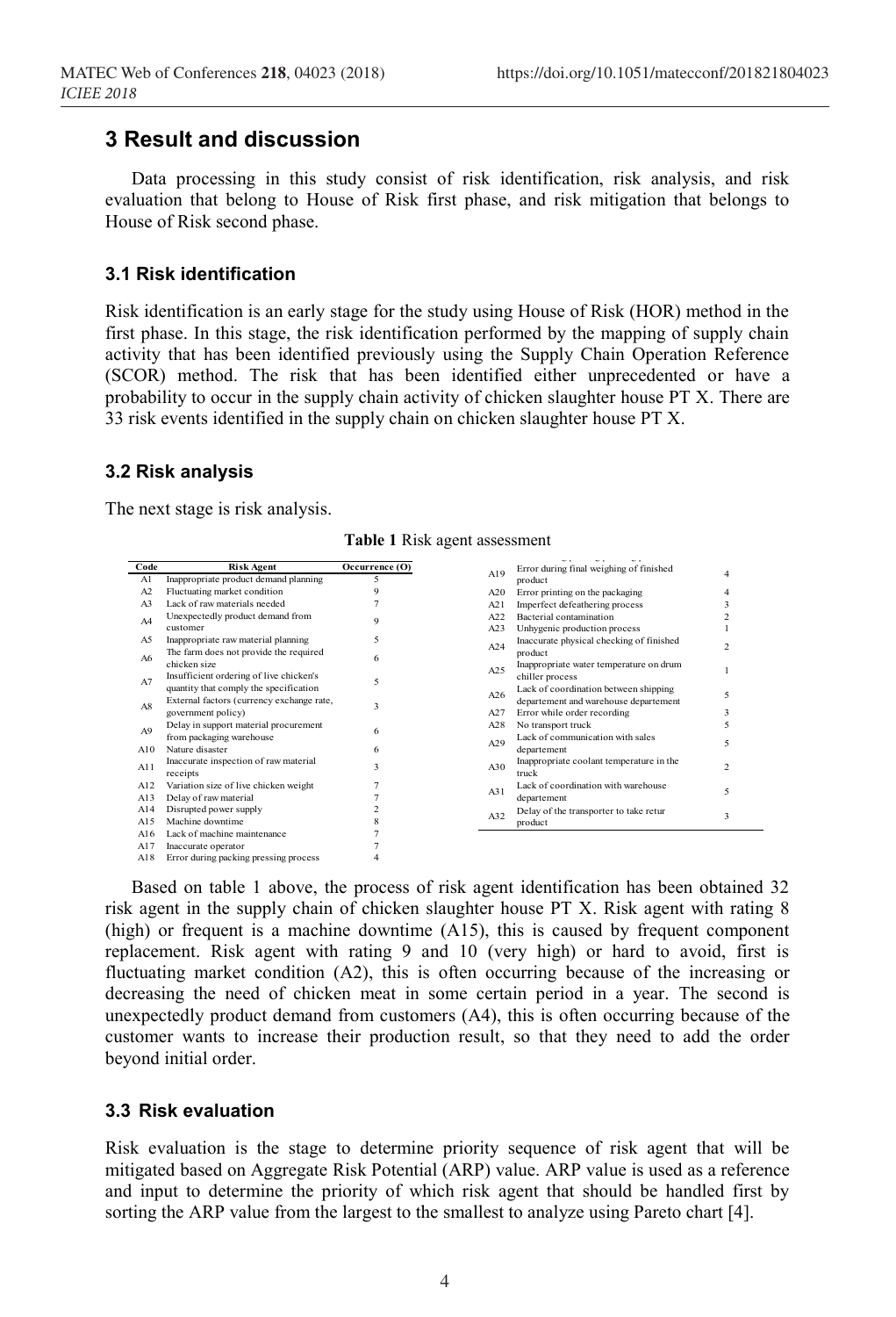Aggregate Risk Potential (ARP) is the result of multiplication of occurrence value with sigma of the result of multiplication of severity value with correlation value. ARP value is determinant of how much the risk affects chicken slaughter house PT X. The greater ARP value in a risk agent, the more harmful and dangerous the risk is, it means supposed to take the action immediately [5].

Based on the result of risk agent prioritization, there are 15 risk agents that have been obtained belong to priority risk agent and 17 risk agents belong to non-priority risk agent.

The risk agents belong to a priority risk agents are A4, A15, A16, A17, A2, A6, A7, A12, A9, A28, A19, A3, A13, A27, and A5, whereas the risk agents belong to non-priority risk agents are A26, A10, A29, A1, A31, A18, A20, A11, A21, A22, A32, A23, A14, A30, A8, A25, and A24. This in table 2 of the result of Aggregate Risk Potential (ARP) value.

| Code           | <b>Risk Agent</b>                                                              | <b>ARP</b> | %AP    | $\%Cum$ ARP | Rank           | Category      |
|----------------|--------------------------------------------------------------------------------|------------|--------|-------------|----------------|---------------|
| A <sup>4</sup> | Unexpectedly product demand from<br>customer                                   | 2133       | 11,818 | 11,818      | 1              |               |
| A15            | Machine downtime                                                               | 1656       | 9,176  | 20,994      | $\overline{c}$ |               |
| A16            | Lack of machine maintenance                                                    | 1575       | 8,727  | 29,721      | 3              |               |
| A17            | Inaccurate operator                                                            | 1554       | 8,610  | 38,331      | 4              |               |
| A2             | Fluctuating market condition                                                   | 1458       | 8,078  | 46,410      | 5              |               |
| A6             | The farm does not provide the required<br>chicken size                         | 1188       | 6,582  | 52,992      | 6              |               |
| A7             | Insufficient ordering of life bird's quantity<br>that comply the specification | 720        | 3,989  | 56,981      | 7              | Priority      |
| A12            | Variation size of life bird weight                                             | 672        | 3,723  | 60,705      | 8              | Risk<br>Agent |
| A <sub>9</sub> | Delay in support material procurement<br>from packaging warehouse              | 648        | 3,590  | 64,295      | 9              | (A)           |
| A28            | No transport truck                                                             | 630        | 3,491  | 67,786      | 10             |               |
| A19            | Error during final weighing of finished<br>product                             | 504        | 2,793  | 70,578      | 11             |               |
| A <sub>3</sub> | Lack of raw materials needed                                                   | 441        | 2,443  | 73,022      | 12             |               |
| A13            | Delay of raw material                                                          | 441        | 2,443  | 75,465      | 13             |               |
| A27            | Delay of raw material                                                          | 432        | 2,394  | 77,859      | 14             |               |
| A5             | Inappropriate raw material planning                                            | 360        | 1,995  | 79,854      | 15             |               |

**Table 2** Aggregate Risk Potential (ARP) calculation

The following is fig 2 of the Pareto chart to determine the priority risk agent to be mitigated.



**Fig 2** Pareto chart of risk agent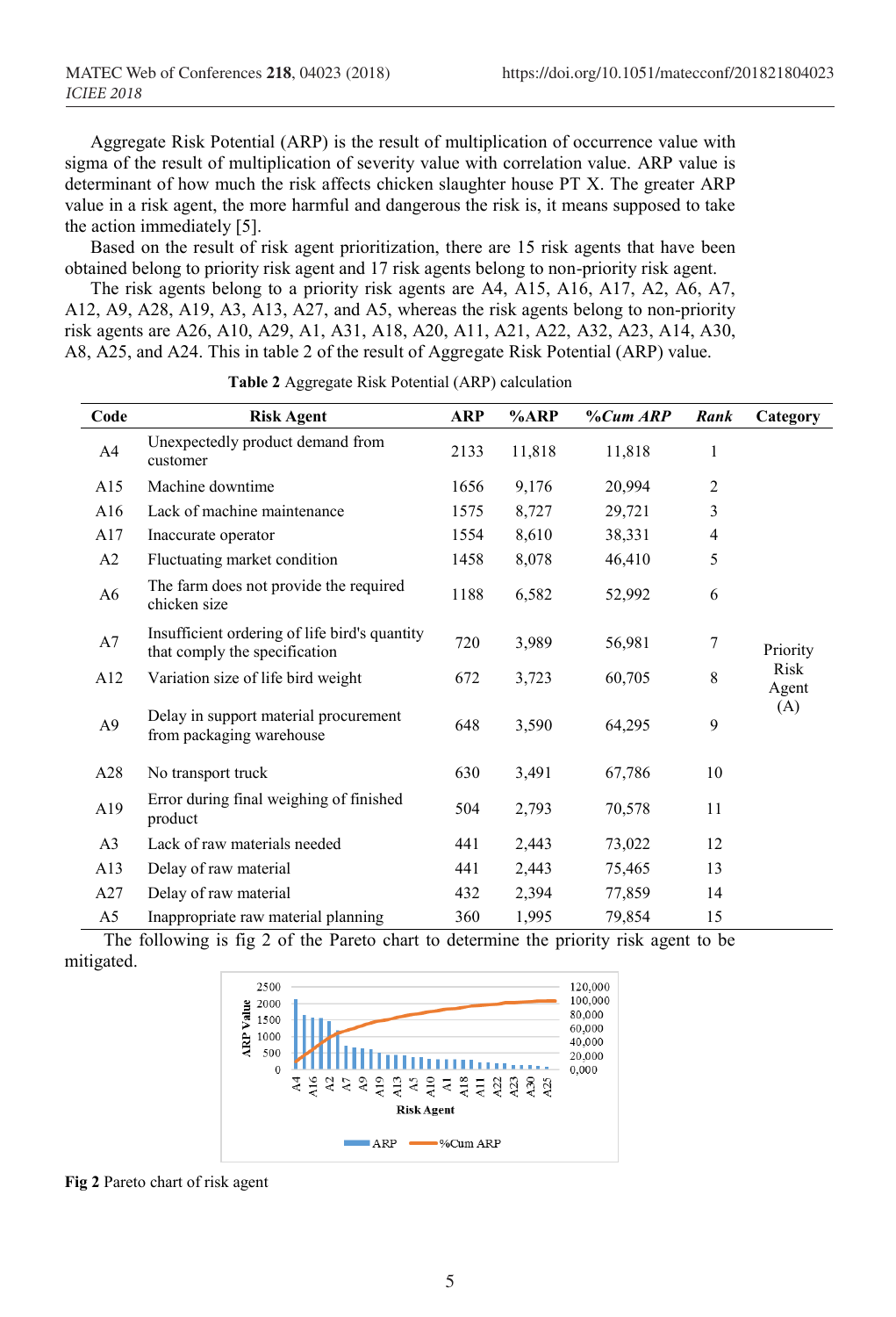The priority risk agent is obtained from 79,854% (80%) total of cumulative ARP, while the non-priority risk agent is derived from remaining 20% of cumulative ARP. Intake of 80% from total cumulative ARP based on 80:20 Pareto chart principle, which is 20% of total risk agent contribute about 80% of total cumulative ARP [4].

### **3.4 Risk mitigation**

Risk mitigation includes the activity to manage and monitor risk, create mitigation measures, reduce risk impact, and reduce the likelihood of occurrence. The proposed mitigation strategy was proposed by researcher then discussed with expert judgement in chicken slaughter house PT X. Based on 15 priority risk agent as the result of House of Risk (HOR) first phase, there are 11 mitigation strategy to prevent risk occurring in the supply chain.

Then performed the assessment for degree of difficulty to implementing each proposed mitigation strategy for the company. The next step is calculating Total Effectiveness (TEk) value for each mitigation strategy. TEk value that has calculated can not represent how proper these precautions can effectively fix some risk. Therefore, it is necessary to calculate Effectiveness to Difficulty Ratio (ETD) value for each mitigation strategy. ETD value can represent the level of effectiveness of mitigation strategy to be realized and fixed the risk. ETD value is needed to determine the priority sequence of mitigation strategy by sorting the value from the highest to the lowest [6].

Prioritizing the implementation of mitigation strategy is to determine alternative risk mitigation assessment that can be implemented by concerned the limitation of cost, human resources, and other aspects of the company [6].

| Code            | <b>Proactive Action</b>                                              | Rank           |
|-----------------|----------------------------------------------------------------------|----------------|
| PA <sub>2</sub> | Performing reliability maintenance                                   | 1              |
| PA3             | Conduct regular training for workers                                 | $\mathfrak{D}$ |
| PA8             | Promotes implementation of work<br>instruction                       | 3              |
| PA4             | Intensive market research                                            | 4              |
| <b>PA11</b>     | Forecasting and collaborative planning                               | 5              |
| PA <sub>9</sub> | Perform evaluation supplier<br>performance of live chicken suppliers | 6              |
| <b>PA10</b>     | Improve communication and<br>coordination with customers             | 7              |
| PA6             | Looking for alternative suppliers for<br>live chicken                | 8              |
| PA <sub>1</sub> | Set up buffer stock                                                  | 9              |
| PA <sub>5</sub> | Selective supplier of live chicken<br>selection                      | 10             |
| PA7             | Improve coordination with the<br>shipping company                    | 11             |

**Table 3** Priority of Risk Mitigation Strategy

# **4 Conclusion**

Based on the research result and analysis, it can be concluded that: